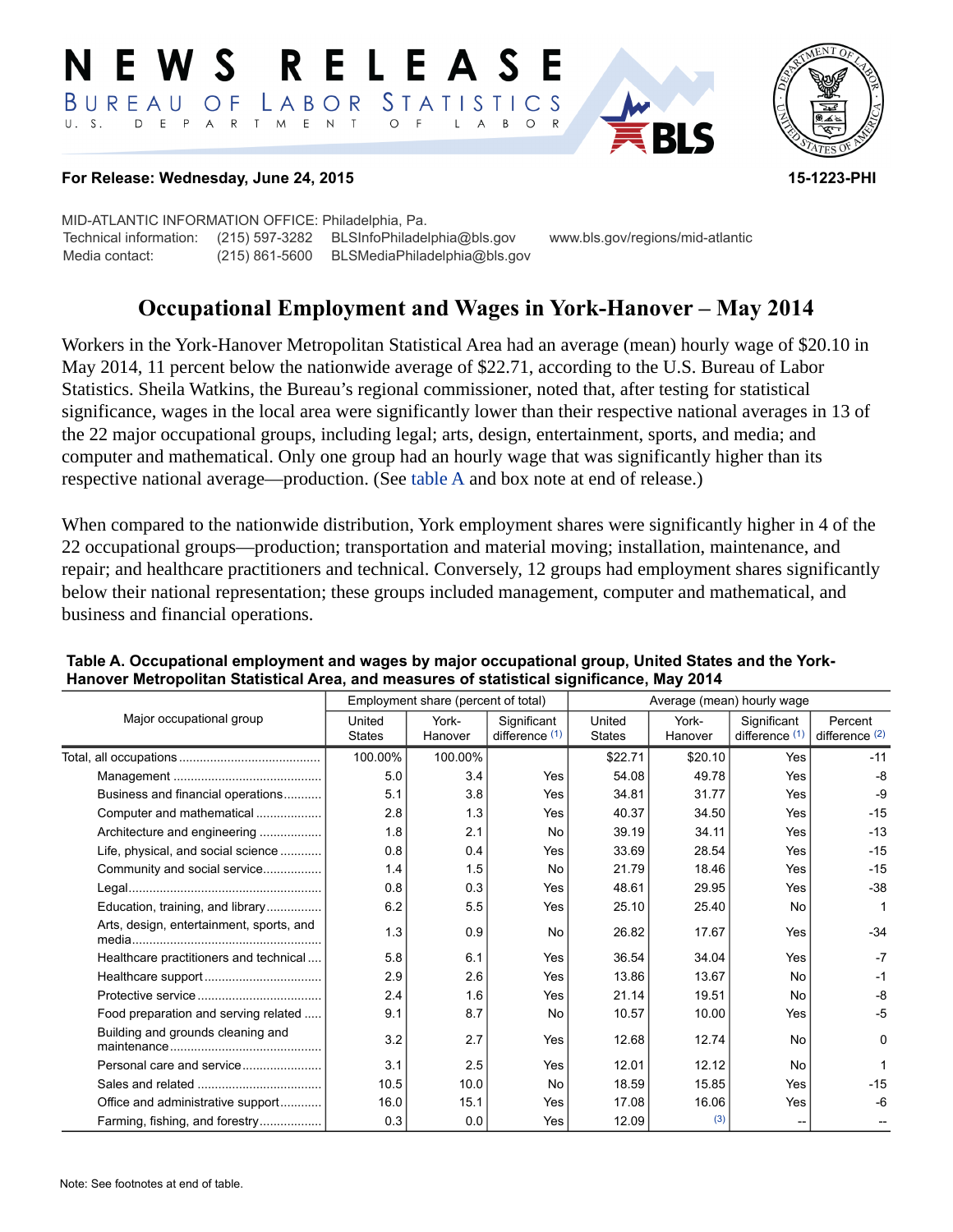## **Table A. Occupational employment and wages by major occupational group, United States and the York-Hanover Metropolitan Statistical Area, and measures of statistical significance, May 2014 - Continued**

|                                       | Employment share (percent of total) |                  |                               | Average (mean) hourly wage |                  |                               |                                      |
|---------------------------------------|-------------------------------------|------------------|-------------------------------|----------------------------|------------------|-------------------------------|--------------------------------------|
| Major occupational group              | United<br><b>States</b>             | York-<br>Hanover | Significant<br>difference (1) | United<br><b>States</b>    | York-<br>Hanover | Significant<br>difference (1) | Percent<br>difference <sup>(2)</sup> |
| Construction and extraction           | 3.9                                 | 4.1              | No                            | 22.40                      | 21.03            | Yes                           | -6                                   |
| Installation, maintenance, and repair | 3.9                                 | 4.6              | Yes                           | 21.74                      | 21.44            | No                            | $-1$                                 |
| Production                            | 6.6                                 | 11.7             | Yes                           | 17.06                      | 17.48            | Yes                           | 2                                    |
| Transportation and material moving    | 6.8                                 | 11.0             | Yes,                          | 16.57                      | 16.54            | No                            | $\Omega$                             |

<span id="page-1-0"></span>Footnotes:

(1) Statistical significance testing at the 90-percent confidence level.

(2) A positive percent difference measures how much the mean wage in York-Hanover is above the national mean wage, while a negative difference reflects a lower wage.

(3) Estimates not released.

One occupational group—production—was chosen to illustrate the diversity of data available for any of the 22 major occupational categories. York had 20,430 jobs in production, accounting for 11.7 percent of local area employment, nearly twice the 6.6-percent share nationally. The average hourly wage for this occupational group locally was \$17.48, statistically above the national wage of \$17.06.

With employment of 1,850, team assemblers was the largest occupation within the production group, followed by production helpers (1,540) and inspectors, testers, sorters, samplers, and weighers (1,250). Among the higher-paying jobs were first-line supervisors of production and operating workers and paper goods machine setters, operators, and tenders, with mean hourly wages of \$27.28 and \$21.20, respectively. At the lower end of the wage scale were laundry and dry-cleaning workers (\$10.48) and bakers (\$12.49). (Detailed occupational data for production are presented in table 1; for a complete listing of detailed occupations available go to [www.bls.gov/oes/current/oes\\_49620.htm](https://www.bls.gov/oes/current/oes_49620.htm).)

Location quotients allow us to explore the occupational make-up of a metropolitan area by comparing the composition of jobs in an area relative to the national average. (See table 1.) For example, a location quotient of 2.0 indicates that an occupation accounts for twice the share of employment in the area as it does nationally. In the York area, above-average concentrations of employment were found in many of the occupations within the production group. For instance, tool and die makers were employed at nearly four times the national rate in York, and paper goods machine setters, operators, and tenders were employed almost nine times the U.S. average. On the other hand, butchers and meat cutters had a location quotient of 1.0 in York, indicating that this particular occupation's local and national employment shares were similar.

These statistics are from the Occupational Employment Statistics (OES) survey, a federal-state cooperative program between BLS and State Workforce Agencies, in this case, the Pennsylvania Department of Labor and Industry.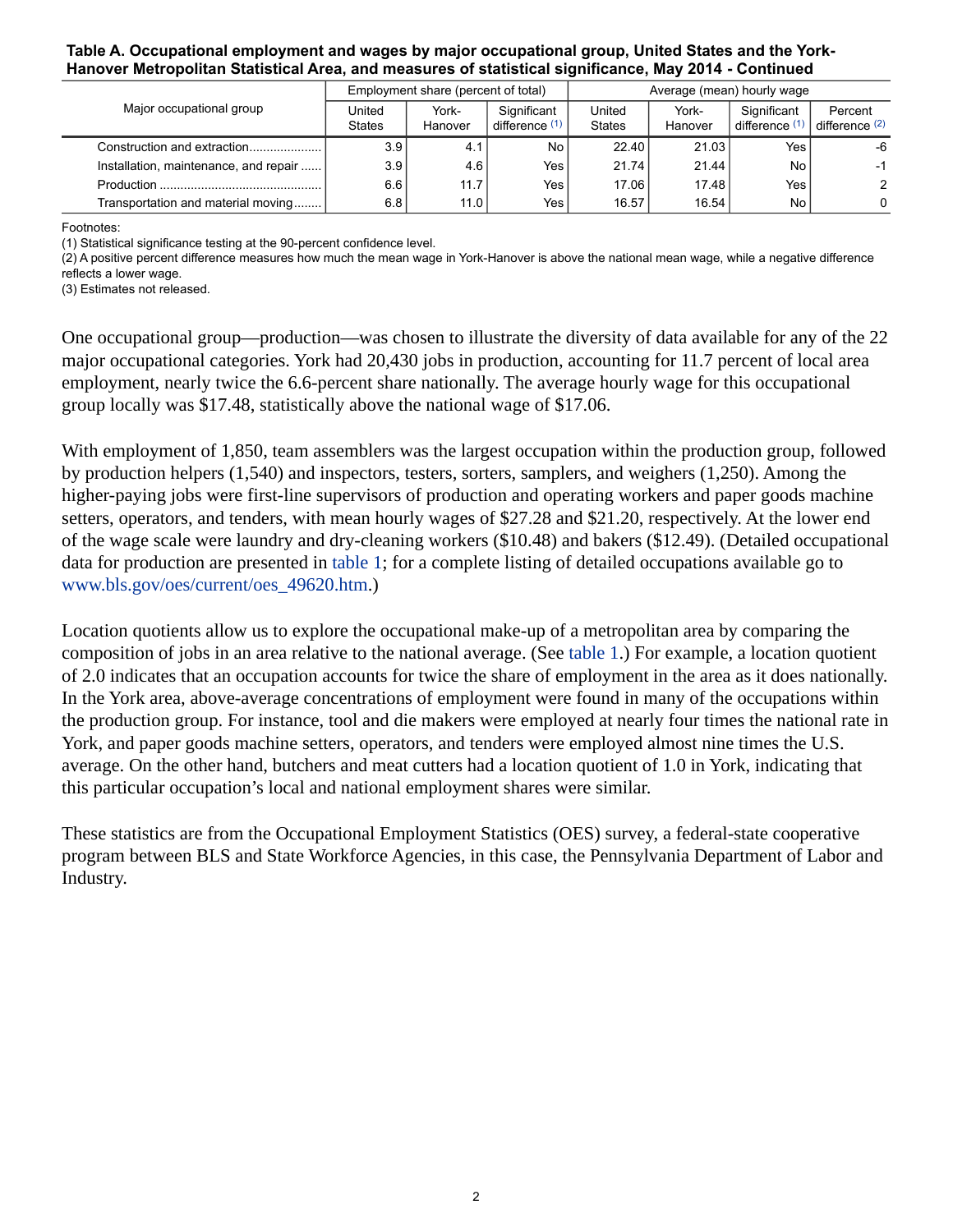## **Note**

OES wage and employment data for the 22 major occupational groups in the York-Hanover Metropolitan Statistical Area were compared to their respective national averages based on statistical significance testing. Only those occupations with wages or employment shares above or below the national wage or share after testing for significance at the 90-percent confidence level meet the criteria.

NOTE: A value that is statistically different from another does not necessarily mean that the difference has economic or practical significance. Statistical significance is concerned with the ability to make confident statements about a universe based on a sample. It is entirely possible that a large difference between two values is not significantly different statistically, while a small difference is, since both the size and heterogeneity of the sample affect the relative error of the data being tested.

## **Technical Note**

The Occupational Employment Statistics (OES) survey is a semiannual mail survey measuring occupational employment and wage rates for wage and salary workers in nonfarm establishments in the United States. Guam, Puerto Rico, and the Virgin Islands are also surveyed, but their data are not included in the national estimates. OES estimates are constructed from a sample of about 1.2 million establishments. Each year, forms are mailed to two semiannual panels of approximately 200,000 sampled establishments, one panel in May and the other in November. May 2014 estimates are based on responses from six semiannual panels collected over a 3-year period: May 2014, November 2013, May 2013, November 2012, May 2012, and November 2011. The overall national response rate for the six panels is 74.3 percent based on establishments and 70.5 percent based on employment. The sample in the York Metropolitan Statistical Area included 2,026 establishments with a response rate of 76 percent. For more information about OES concepts and methodology, go to [www.bls.gov/news.release/ocwage.tn.htm](https://www.bls.gov/news.release/ocwage.tn.htm).

The OES survey provides estimates of employment and hourly and annual wages for wage and salary workers in 22 major occupational groups and 821 detailed occupations for the nation, states, metropolitan statistical areas, metropolitan divisions, and nonmetropolitan areas. In addition, employment and wage estimates for 94 minor groups and 458 broad occupations are available in the national data. OES data by state and metropolitan/nonmetropolitan area are available from [www.bls.gov/oes/current/oessrcst.htm](https://www.bls.gov/oes/current/oessrcst.htm) and [www.bls.gov/](https://www.bls.gov/oes/current/oessrcma.htm) [oes/current/oessrcma.htm,](https://www.bls.gov/oes/current/oessrcma.htm) respectively.

The May 2014 OES estimates are based on the 2010 Standard Occupational Classification (SOC) system and the 2012 North American Industry Classification System (NAICS). Information about the 2010 SOC is available on the BLS website at [www.bls.gov/soc](https://www.bls.gov/soc) and information about the 2012 NAICS is available at [www.bls.gov/bls/naics.htm.](https://www.bls.gov/bls/naics.htm)

## **Area definitions**

The substate area data published in this release reflect the standards and definitions established by the U.S. Office of Management and Budget.

The **York-Hanover, Pa. Metropolitan Statistical Area** includes York County in Pennsylvania.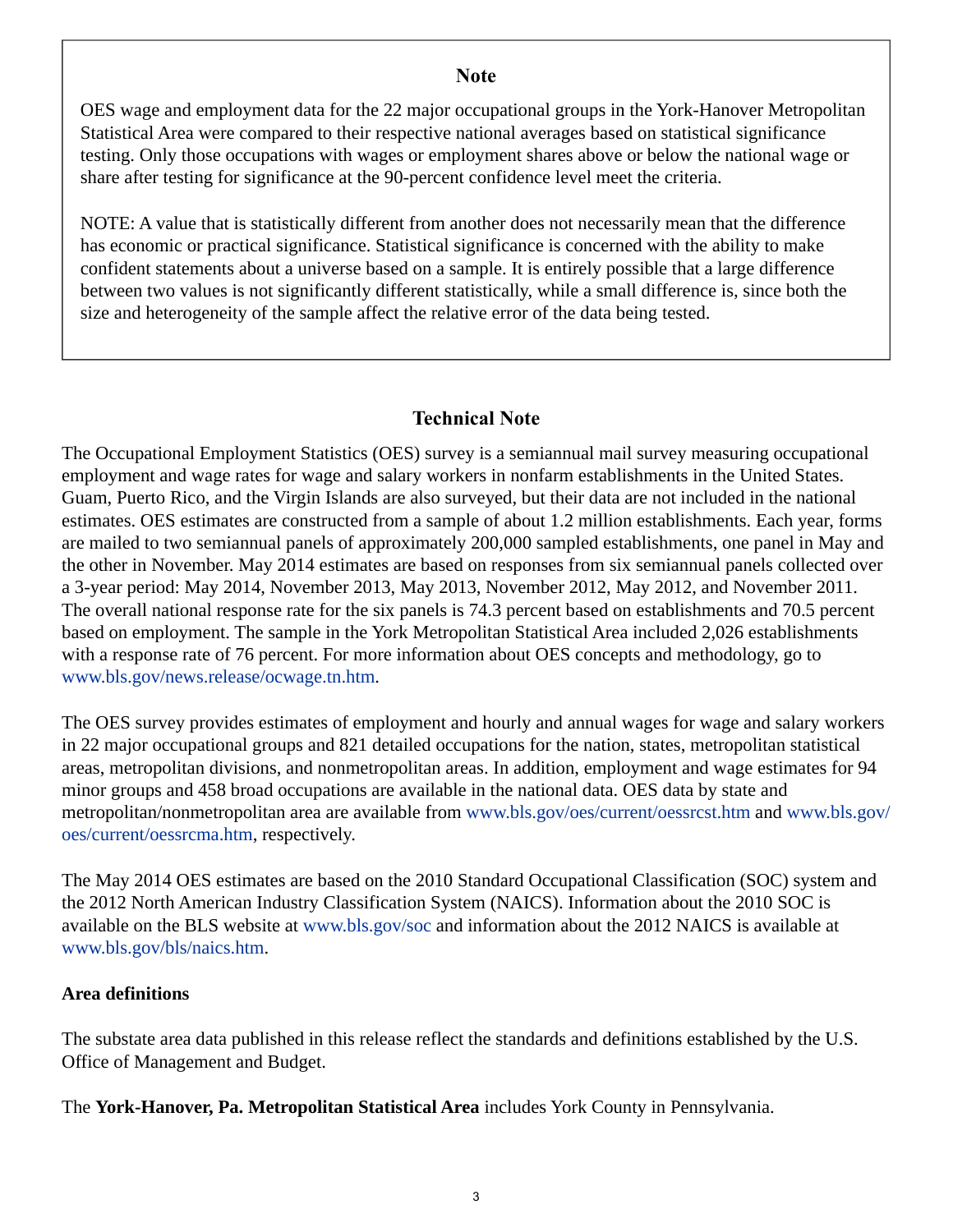## **Additional information**

OES data are available on our regional web page at <https://www.bls.gov/regions/mid-atlantic>. Answers to frequently asked questions about the OES data are available at [www.bls.gov/oes/oes\\_ques.htm](https://www.bls.gov/oes/oes_ques.htm). Detailed technical information about the OES survey is available in our Survey Methods and Reliability Statement on the BLS website at [www.bls.gov/oes/2013/may/methods\\_statement.pdf](https://www.bls.gov/oes/2013/may/methods_statement.pdf). Information in this release will be made available to sensory impaired individuals upon request – Voice phone: 202-691-5200; Federal Relay Service: 1-800-877-8339.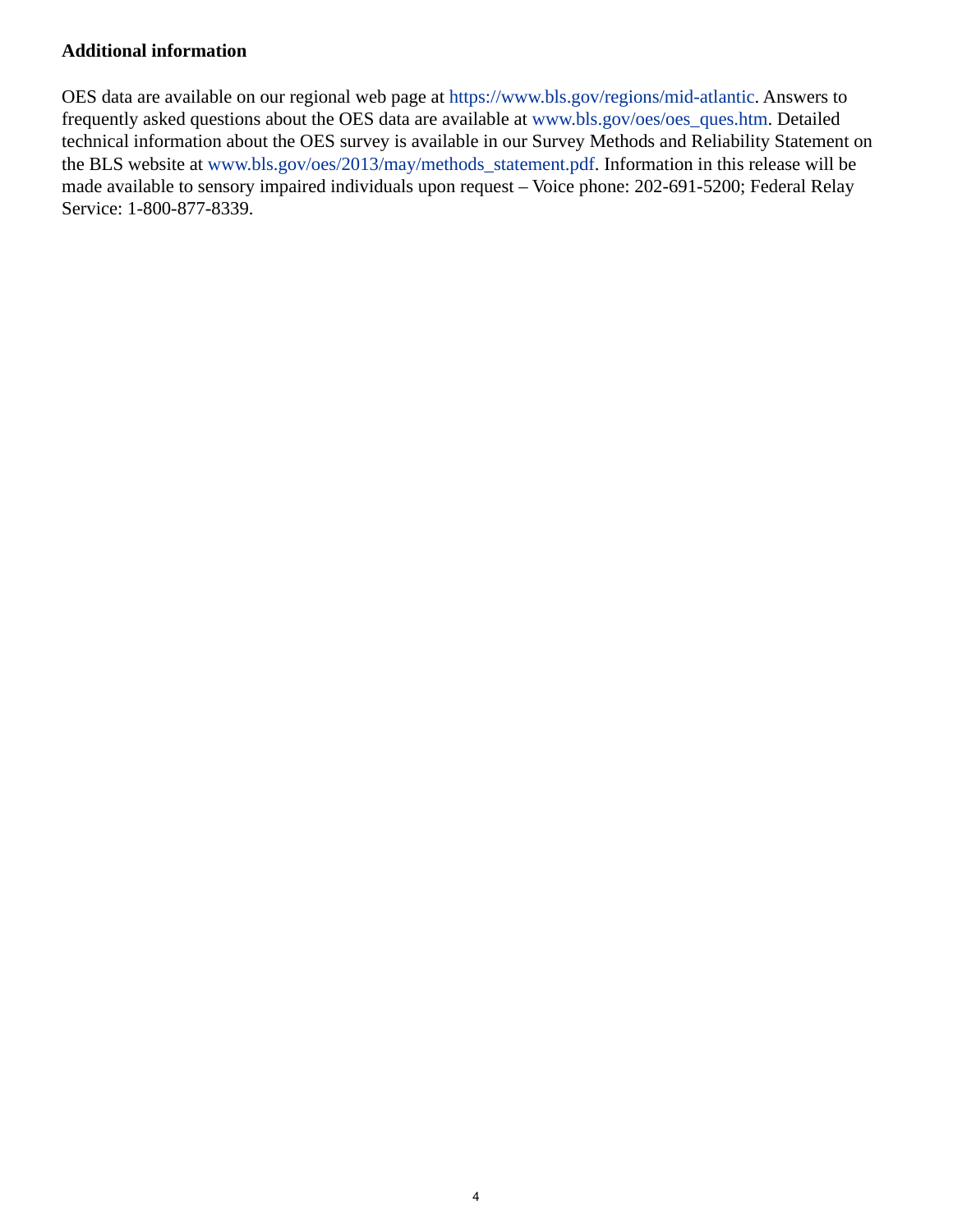## **Table 1. Employment and wage data from the Occupational Employment Statistics survey, by occupation, York-Hanover Metropolitan Statistical Area, May 2014**

|                                                                                                        | Employment <sup>(2)</sup> |                                  | Mean wages |              |  |
|--------------------------------------------------------------------------------------------------------|---------------------------|----------------------------------|------------|--------------|--|
| Occupation $(1)$                                                                                       | Level                     | Location quotient <sup>(3)</sup> | Hourly     | Annual $(4)$ |  |
|                                                                                                        | 20,430                    | 1.8                              | \$17.48    | \$36,350     |  |
| First-line supervisors of production and operating                                                     | 1,150                     | 1.5                              | 27.28      | 56,750       |  |
|                                                                                                        | 70                        | 3.7                              | 13.94      | 29.000       |  |
| Electrical and electronic equipment assemblers                                                         | 390                       | 1.5                              | 13.90      | 28,910       |  |
| Electromechanical equipment assemblers                                                                 | 250.0                     | 4.1                              | 20.15      | 41,910       |  |
| Engine and other machine assemblers                                                                    | 220                       | 45                               | 15.92      | 33,110       |  |
|                                                                                                        | (5)                       | (5)                              | 19.69      | 40,950       |  |
|                                                                                                        | 1,850                     | 1.3                              | 14.74      | 30,660       |  |
|                                                                                                        | 360                       | 1.2                              | 14.44      | 30,040       |  |
|                                                                                                        | 340.0                     | 1.5                              | 12.49      | 25,990       |  |
|                                                                                                        | 180                       | 1.0                              | 12.95      | 26,930       |  |
|                                                                                                        | 200.0                     | 1.3                              | 12.55      | 26,100       |  |
| Food cooking machine operators and tenders                                                             | 370                       | 7.7                              | 15.79      | 32,840       |  |
| Computer-controlled machine tool operators, metal                                                      | 390                       | 2.0                              | 19.54      | 40,630       |  |
| Computer numerically controlled machine tool                                                           | 50                        | 1.4                              | 22.98      | 47,800       |  |
| Extruding and drawing machine setters, operators,                                                      | 140                       | 1.5                              | 16.67      | 34,680       |  |
| Rolling machine setters, operators, and tenders,                                                       | (5)                       | (5)                              | 14.65      | 30,480       |  |
| Cutting, punching, and press machine setters,<br>operators, and tenders, metal and plastic             | 550                       | 2.2                              | 16.15      | 33,590       |  |
| Grinding, lapping, polishing, and buffering machine<br>tool setters, operators, and tenders, metal and | 370                       | 4.0                              | 19.08      | 39,700       |  |
| Lathe and turning machine tool setters, operators,                                                     | (5)                       | (5)                              | 19.71      | 41,000       |  |
| Milling and planing machine setters, operators, and                                                    | 150                       | 5.3                              | 21.40      | 44,510       |  |
|                                                                                                        | 1,050                     | 2.1                              | 19.49      | 40,550       |  |
| Metal-refining furnace operators and tenders                                                           | 30                        | 1.1                              | 19.37      | 40,290       |  |
| Molding, coremaking, and casting machine setters,<br>operators, and tenders, metal and plastic         | 320.0                     | 1.9                              | 15.87      | 33,020       |  |
| Multiple machine tool setters, operators, and                                                          | 400.0                     | 3.1                              | 17.60      | 36,600       |  |
|                                                                                                        | 380                       | 3.9                              | 20.84      | 43,350       |  |
| Welders, cutters, solderers, and brazers                                                               | 870.0                     | 1.8                              | 20.12      | 41,850       |  |
| Welding, soldering, and brazing machine setters,                                                       | 130                       | 1.8                              | 17.12      | 35,610       |  |
| Heat treating equipment setters, operators, and                                                        | 30                        | 1.2                              | 17.44      | 36,280       |  |
| Plating and coating machine setters, operators, and                                                    | 120.0                     | 2.7                              | 16.61      | 34,550       |  |
| Metal workers and plastic workers, all other                                                           | 50.0                      | 1.8                              | (5)        | (5)          |  |
|                                                                                                        | 100                       | 2.2                              | 18.02      | 37,480       |  |
|                                                                                                        | 600                       | 2.8                              | 17.12      | 35,620       |  |
|                                                                                                        | 290                       | 44                               | 14.03      | 29,180       |  |
|                                                                                                        | 230                       | 0.9                              | 10.48      | 21,800       |  |
| Pressers, textile, garment, and related materials                                                      | 80                        | 1.2                              | 11.46      | 23,850       |  |
|                                                                                                        | 50                        | 0.3                              | 11.21      | 23,310       |  |
| Cabinetmakers and bench carpenters                                                                     | 100                       | 0.9                              | 16.00      | 33,290       |  |
| Sawing machine setters, operators, and tenders,                                                        | 110                       | 1.8                              | 13.82      | 28,740       |  |
| Woodworking machine setters, operators, and                                                            | 180                       | 2.0                              | 13.38      | 27,830       |  |
| Stationary engineers and boiler operators                                                              | 70                        | 1.4                              | 23.91      | 49,740       |  |
| Water and wastewater treatment plant and system                                                        | 190                       | 1.3                              | 21.05      | 43,790       |  |